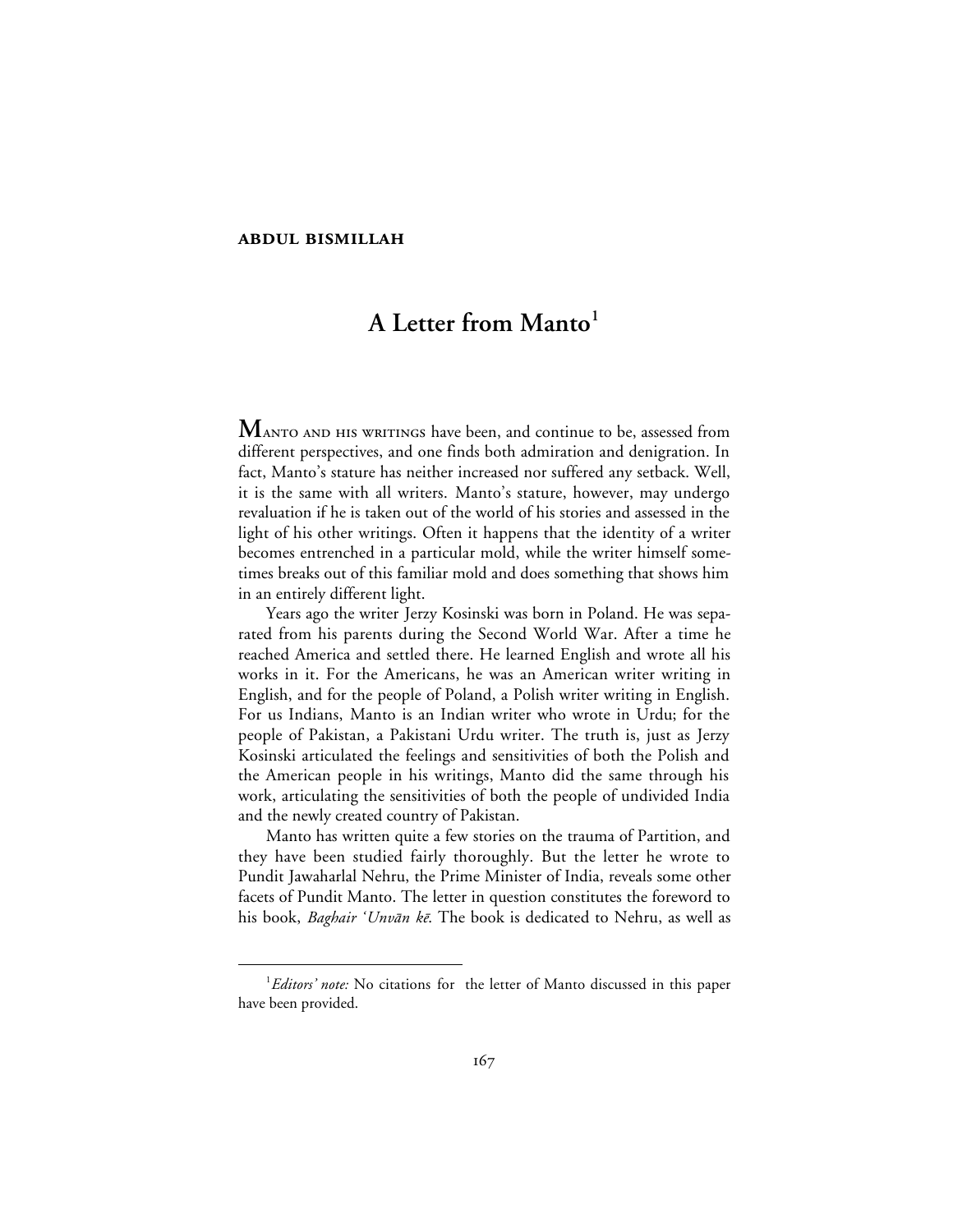the foreword, which is entitled "Pundit Manto's First Letter to Pundit Nehru." This so-called Manto letter brings to light some grave issues related to Partition, some special facets of Nehru's personality, and some controversial trends of Indian politics in such a manner that it can constitute the subject of a meaningful debate today. This epistolary preface bears the date  $27$  August 1954—i.e., it was written about seven years after the independence/partition of India. It is evident that the injuries caused during Partition had not yet healed. The people from *this* side had complaints against those from *that* side, and vice versa. Manto, by sheer quirk of circumstance, belonged to *that* side. This is why it is interesting as well as important to know what he thought about *this* side.

In those days, the name "Pundit Jawaharlal Nehru" assumed the dimensions of a myth. Legends about him were legion which, though not recorded in history books, were a matter of popular belief. According to one such legend, ladies from abroad felt irresistibly drawn towards him. The following extract from Manto's letter relates to this:

By the grace of God you're considered very handsome by the Americans. Well, my features are not exactly bad either. If I go to America, perhaps I'll be accorded the same status.

In other words, the secret of Nehru's good looks is that he is considered handsome by the Americans. If an ordinary person like Manto made it to America, he too would obtain the certificate of beauty. That is to say, beauty is neither a gift from God nor of Nature, but is a slave to the Western notions associated with it. Even if this remark lacks substance where Nehru is concerned, it certainly assumes significance when we reflect on the ways in which the titles of Miss World, etc., are acquired nowadays.

This was about the impact of Nehru's physical looks on others. His impact on politics was far greater. Even years after Independence, Pundit Nehru and Indian politics would appear synonymous. Manto admitted as much, but in his characteristic way: "In politics I can mention your name with pride because you know well the art of contradicting yourself." Who could say whether self-contradiction was peculiar to Nehru, or has been a common element in politics? However, Manto was sad, probably because he did not expect it from Nehru even if others practiced it. He also did not expect that Nehru would stop rivers from flowing through Pakistan. How could a Nehru, i.e., a person wielding the strength of a *nahr* (a river) stop rivers? Manto was amazed and angry with himself: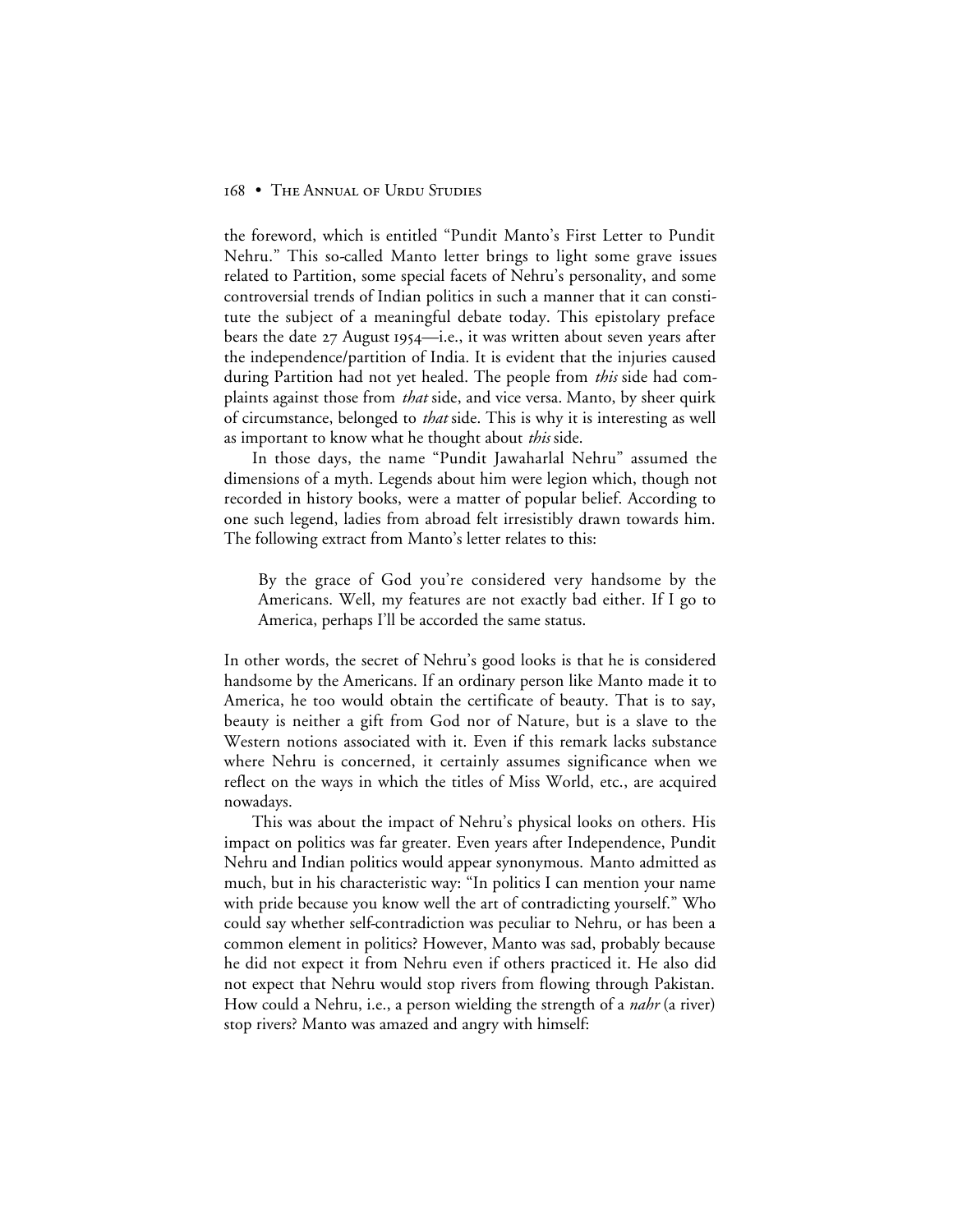I was surprised to hear that you want to stop rivers from flowing through our land. Pundit-ji, you're only a Nehru. I regret that I'm just a measuring stone of one and a half  $s\bar{e}r$ . [Manto has referred to it on several occasions—in this letter too—that etymologically *manto* is derived from the Kashmiri word *munt* which means a measuring stone of one and a half  $s\bar{e}r$ . If I were a rock weighing thirty or forty thousand maunds, I would have thrown myself into the river so that you would have to spend some time consulting with your engineers about how to pull it out.

If Manto had anything to do with politics, he would not have felt surprised or sad. In economics, land is defined as a free gift from God. It includes water, air, light, etc. Then how can water be appropriated by an individual? But if land can be divided, why can't water? That is why it was not surprising to restrict the flow of the Beas River through the land of Pakistan. (It may be noted here that this event relates to the controversy following the India-Pakistan pact.) For Manto, water may have been a free gift of Nature, but in politics it has always been used as a potent weapon. It needs to be mentioned that Manto was so upset by this state of affairs that he wrote a moving short story, "Yazīd," on this very theme.

It is clear from Manto's above remarks that Nehru's politics left him terribly dissatisfied. On the other hand, he felt so attached to the land he had migrated to that he felt like throwing himself into the river in the form of a heavy rock. Undoubtedly, this "act" of Manto's may seem strange to Indians and Manto-lovers, but it is necessary to look at it from Manto's vantage point and against the background of the circumstances prevailing at the time. Maybe Manto was right; and then again, maybe he was wrong.

Manto was now a citizen of Pakistan. But before this, he was a citizen of India. This is why he sometimes speaks in the present tense and sometimes his heart bleeds for the past:

Pundit-ji, there's no doubt that you are a great personality. You are the Prime Minister of India. You are the ruler of the country that was formerly my country too. You are everything. But pardon me if I say that you have never cared for this humble person [who is also a Kashmiri].

These lines highlight two of Manto's persistent agonies: one, he cannot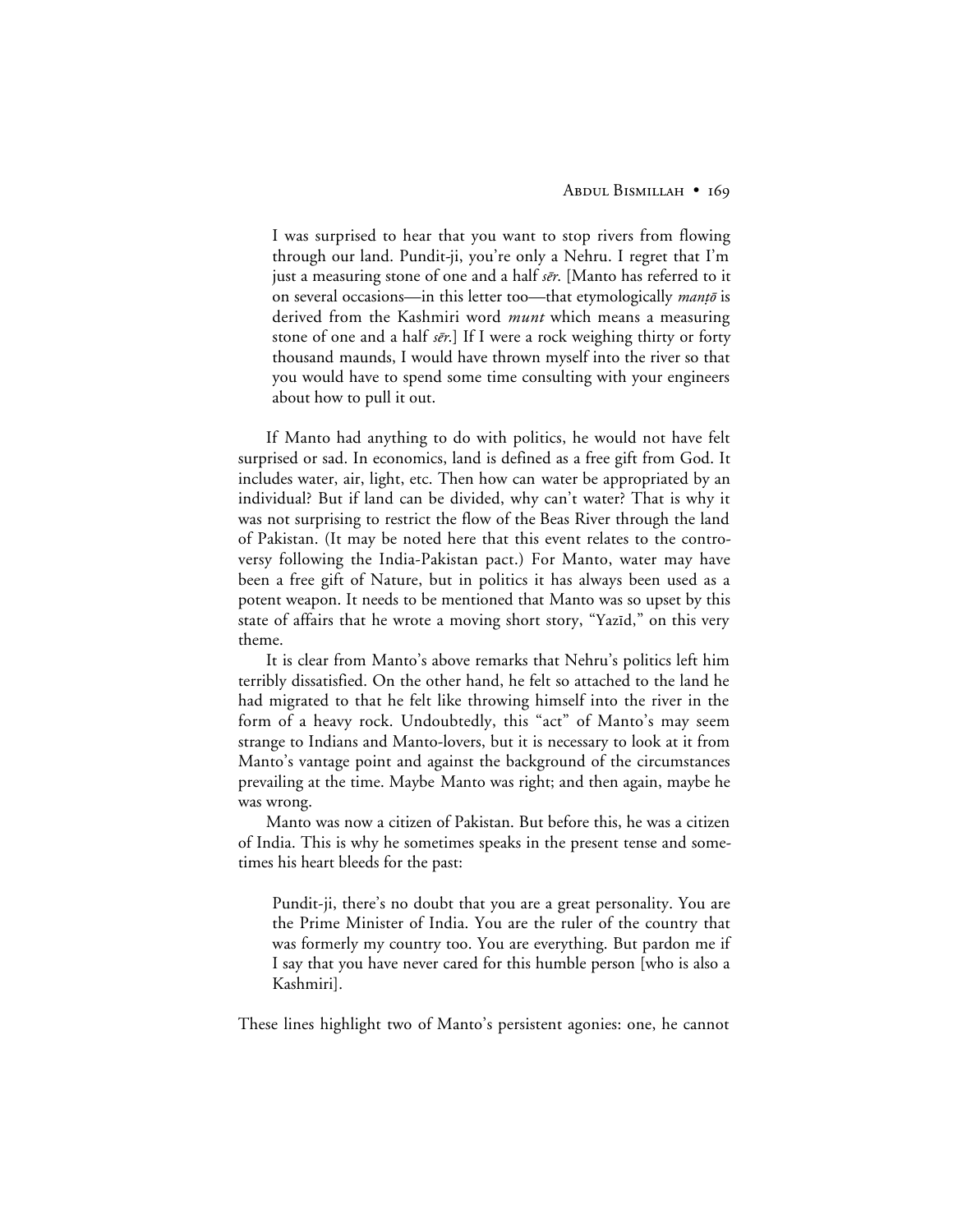call his former country his own; and two, though a Kashmiri, he's unable to do anything for the people of Kashmir. Nehru himself was an example of how much love a Kashmiri harbors for Kashmir. In Manto's words, "I know and believe that you've clung to Kashmir because, being a Kashmiri, you feel a sort of magnetic love for that land."

For both Manto and Pundit-ji, Kashmir was their homeland, but others have known it only as a nagging problem—not only at the time of Independence, but even today. One does not know how many debates have taken place to date about the solution of the problem. However, there seems to have been no organized debate among the literary people of both the countries. It may happen in the future. But Manto had already started it way back in 1954. One of his observations on Kashmir has just been quoted (viz., Nehru "clinging" to Kashmir). This is not a simple statement, but one filled with deep irony. It can be construed simply as the expression of his utter dissatisfaction with the current dispensation whereby Kashmir was left with India. Well, the allegation regarding Nehru's "magnetic love" for Kashmir applies to Manto with equal validity. Manto's heart bled for Kashmir for the simple reason that he was a Kashmiri himself.

Many of Manto's Indian readers may feel let down after knowing his view on Kashmir. But his observations, as has been pointed out already, were relevant to literature, not politics. That is why he could afford to contradict himself over and over again. Perhaps great writers harbor great contradictions within themselves. Manto, who accuses Nehru of "clinging" to Kashmir, adds in the same breath: "… I had been to Banihal only. I have seen places like Kud, Bataut and Kashtwar. I have seen their poverty alongside their beauty. If you have removed this poverty, then keep Kashmir to yourself." In other words, it was not important to Manto whether Kashmir remained in India or Pakistan. His real concern was the removal of its poverty. He wished prosperity for Kashmir, regardless of the country with which it remained. He was ready to do everything for its well-being. One wonders whether the following sprang from genuine emotion or merely from Manto's predilection for tonguein-cheek humor:

Between us Pundit brothers, do this: call me back to India. First I'll help myself to *shaljam shabdēg* at your place and then take over the responsibility for Kashmiri affairs. The Bakhshis and the rest of them deserve to be sacked right away. Cheats of the first order. For no reason you've given them such high status. Is that because this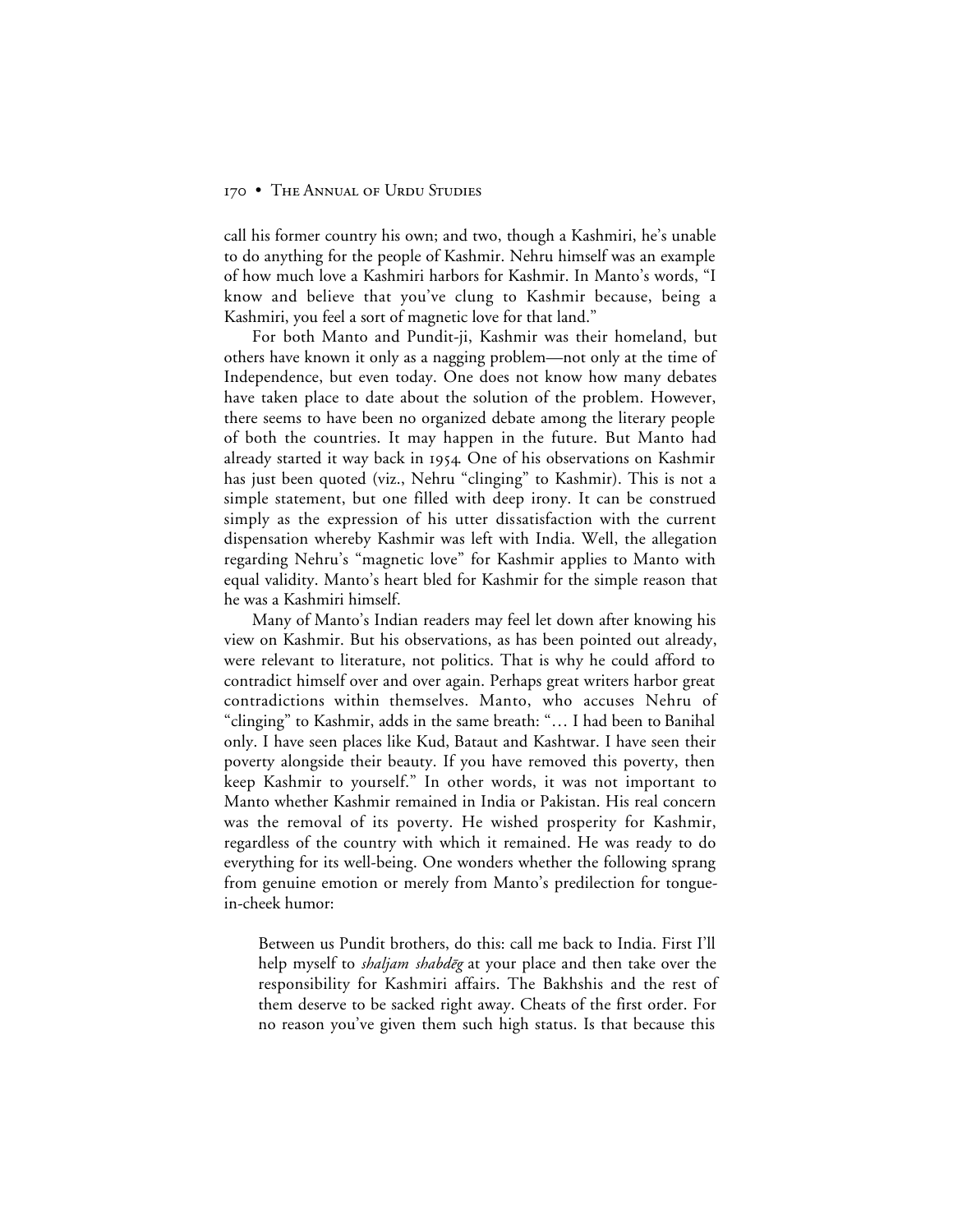suits you? But why at all … ?

Students of history know that by Bakhshi, Manto meant Ghulam Muhammad Bakhshi who became the chief minister of Kashmir after the arrest of Sheikh Abdullah. As far as the removal of poverty is concerned, Manto probably considered himself more competent than either Bakhshi or Nehru. In truth, however, an ordinary person like Manto could do nothing. Given half a chance, the common people of Kashmir could have done a lot on their own. And Manto, in any case, was one among those common Kashmiris. That is why Manto was thinking about Kashmir on behalf of its common people, while Nehru's thoughts on the matter were entirely political. Not only Nehru but all the political leaders after him kept on saying that whatever happened to Kashmir was right. They reflect the same thinking about contemporary events. But if one were to make a survey of public opinion in Kashmir, would one draw the same conclusion as the politicians did? One palpable injustice that was done to the people of Kashmir was that the Kashmiri language was pushed to the margins and Urdu was foisted upon them as the state language. It is important to stress this point because Manto was worried about the fate of Urdu, and his anxiety is recorded in this letter. (More on this later.)

Manto was unhappy that Kashmir was retained in India; all the same he had no complaint if India removed its poverty. He had a point here, but the question is: Had poverty been removed from other parts of India? Had Pakistan been able to alleviate the poverty of its people? Even then Manto had great expectations from Nehru in regard to Kashmir, because Nehru was a Kashmiri. There was little else but poet-like emotionalism in it.

On the other hand, his outburst on Junagarh did not seem to spring from this kind of emotionalism. Manto concludes: "You've illegally occupied Junagarh, which a Kashmiri could do only under the influence of a Maratha. I mean Patel. (God forgive him!)." Everyone knows the power Patel enjoyed in independent India. But the issue of Junagarh was different. Though it was a Hindu majority province, its *navab* intended to accede to Pakistan, which generated great discontent among the people, and in February, 1948, the government of India had to send in troops and hold a referendum. The majority of the people voted in favor of accession to India, and the *navāb* fled to Pakistan.

Thus, in Manto's eyes, this act was illegal. But his dissatisfaction seems to spring more from the fact that Nehru had done it at the insistence of Patel. What would be Manto's reaction if the decision had been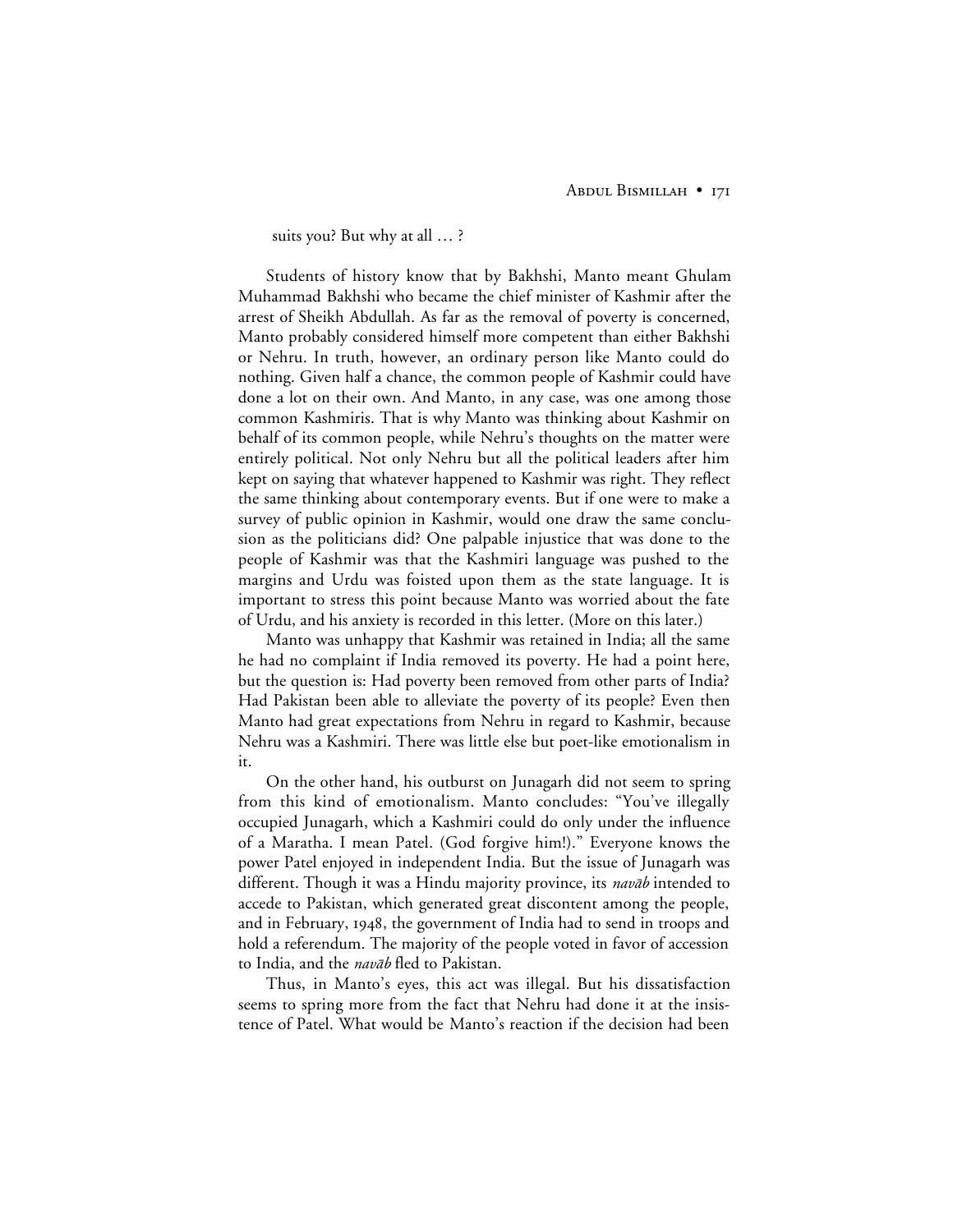taken by Pundit-ji alone? But the more important question here is whether Manto's indignation against Nehru was called for. Obviously, it was called for if one sees it through the eyes of the Pakistani citizen Sa'adat Hasan Manto. However, if looked through the eyes of a Kashmiri pundit, then whatever the other Kashmiri pundit did was absolutely the right thing to do.

Manto's grievances against Nehru are not of a political nature only. Basically he was a writer concerned about language and literature. One of his grievances pertained to the fact that Indian publishers published his books without his permission. If Manto were only aware how many authors from abroad are published this way! It cannot be said that the state of affairs in Pakistan is any different. Another strong complaint of Manto's had to do with Urdu: "You are a litterateur in English. Over here, I write short stories in Urdu, a language which is being wiped out in your country." Manto emphasizes two things in the above statement: one, India was no longer *his* country; it now belonged to others. Hence the sarcasm and sting in the phrase "your country." It is quite natural for one to feel distressed if one can no longer call something which formerly belonged to him his own. Two, Manto underscored the efforts aimed at wiping out Urdu from India. This was propaganda which was being spread in Pakistan with a lot of noise. The Indian Muslims were also affected by it. However, it seems that Urdu faces greater danger in Pakistan because in not even a single province there does it enjoy the status of a local language. Urdu has been imposed on the people of that country exactly in the way it has been imposed on the people of Kashmir. Nevertheless, Manto offers an illustration of how Urdu was being wiped out in India:

Pundit-ji, I often read your statements which indicate that you hold Urdu dear. I heard one of your speeches on the radio at the time the country was divided. Everyone admired your English. But when you broke into so-called Urdu, it seemed as though some rabid Hindu Mahasabha member had translated your English speech …

Here it would seem that while Manto had no complaints about Nehru's language, he had plenty of objections to the shadow cast on that language by a rabid Hindu Mahasabha member. He had earlier commented on a Maratha's influence on Nehru. By now it has also become established that Sardar Patel's outlook was becoming increasingly communal. For instance, in his book *Modern India*, Sumit Sarkar quotes Mahatma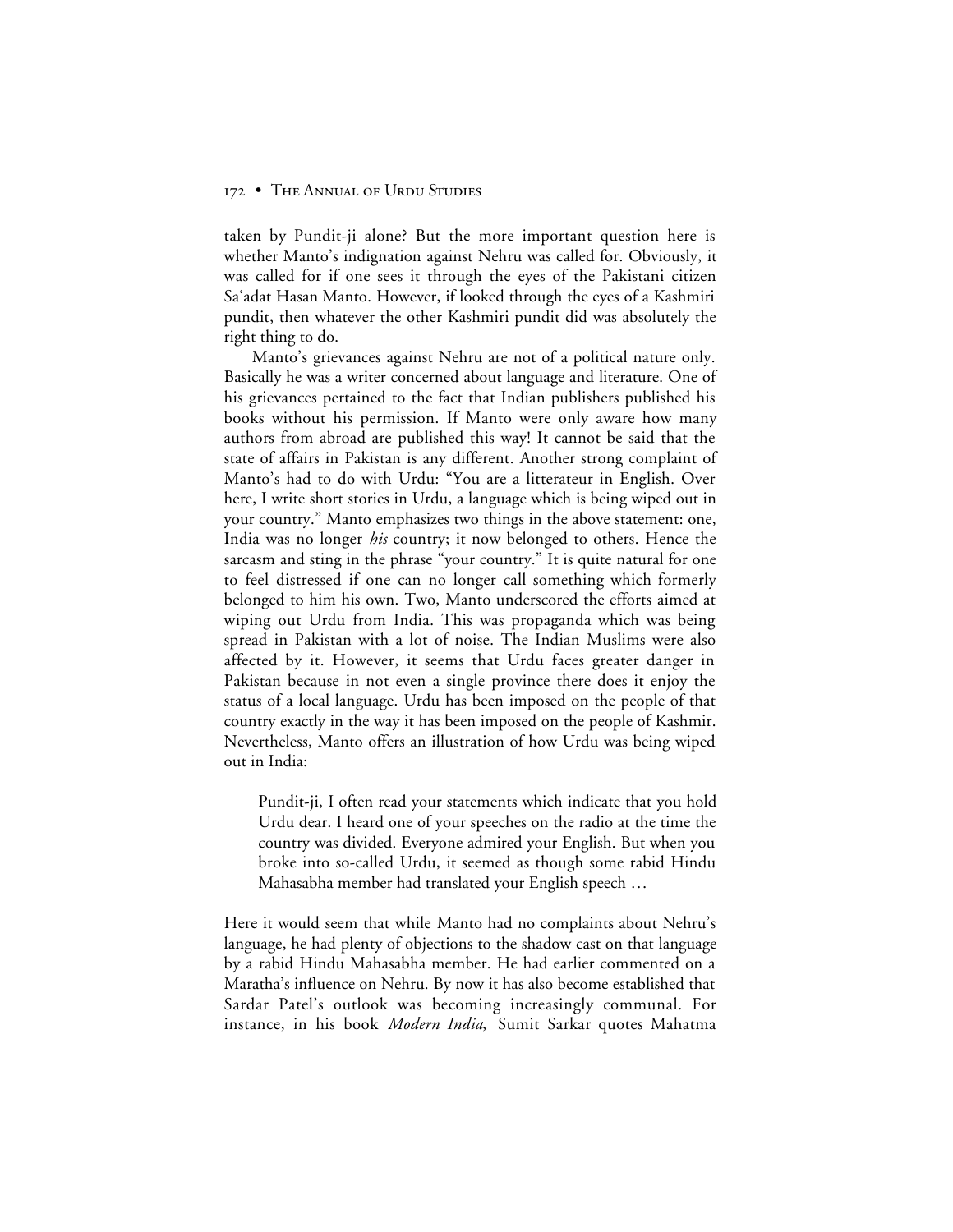Gandhi on the Sardar's alleged communal outlook as follows: "You are not the same Sardar who I knew once." Presumably, this is the reason for Manto's ironical comment on Sardar Patel. Likewise, by drawing attention to the shadow of a rabid Hindu Mahasabha member, Manto probably wanted to say that the Congress, despite its secular pretensions, was not free from the influence of communal forces.

In this epistolary preface, Manto has focused primarily on Nehru's personality, just as he did in his sketches on Muhammad Ali Jinnah, Agha Hashr Kashmiri, and several of the protagonists in his stories. With due respect to Nehru, Manto revealed what he thought was the negative side of his personality. There came a time in Indian politics when the slogan "Indira is India" was given publicity bordering on the obscene. Even if one ignores this slogan, one cannot ignore the fact that after Independence, not only Nehru-ji and Indian politics, as pointed out earlier, but also Nehru and India were considered indivisible. Catherine Clement—author of the book *Edwina and Nehru*, written originally in French (*Pour l' amour de l'inde* [For the Love of India])—said in one of her recent interviews: "You cannot divide the two. It is both together—India and Nehru" (*The Hindu*, 5 May 1996). When a foreigner can think in this way, one can easily understand the feelings of a person who was once a citizen of this country. Manto was unhappy probably because Nehru, who was not only a person but the "state" itself, had with him or his Congress Party forces which were both communal and reactionary, and neither Nehru nor his Congress Party was immune from their pervasive influences. One might also say, appropriately, that here Manto could be right or he could be wrong. However, it is hard to escape the truth that deep down in his heart he felt an agony which made him restless. That is why he exploded over Nehru, Patel and Radcliffe at the same time. Commenting on Radcliffe's activities, he says:

It was the time when Radcliffe had turned India into two slices of a single loaf of bread. It is regrettable that they have not been toasted yet. You're toasting it from that side and we, from this side. But the flames in our braziers are coming from outside.

In other words, the only reason for Manto's anguish and sadness was that India was turned into two slices of a single loaf of bread. And a greater reason was that the fire which toasted the slices came from outside. As a matter of fact, it was both Manto's compulsion and his writerly obligation to reflect on Partition, its causes and consequences. Like many